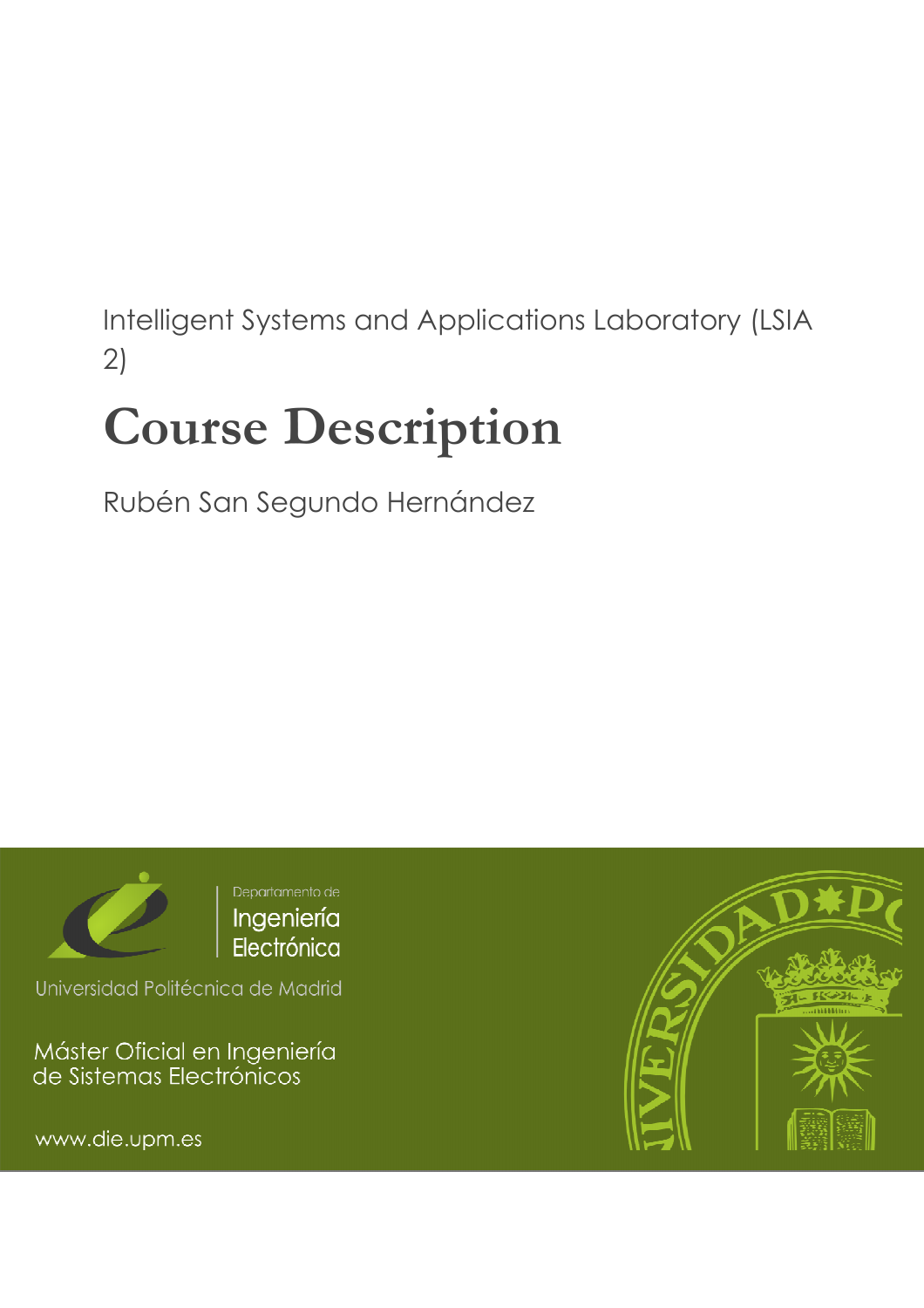### **Index**

# **Intelligent Systems and Applications Laboratory**

Semester: 2

Number of credits: 3

Type: optional

## **Objectives**

In this lab, students must develop a complete project including both practical and theoretical part. This project should focus on some of the subjects of the itinerary of intelligent systems and applications.